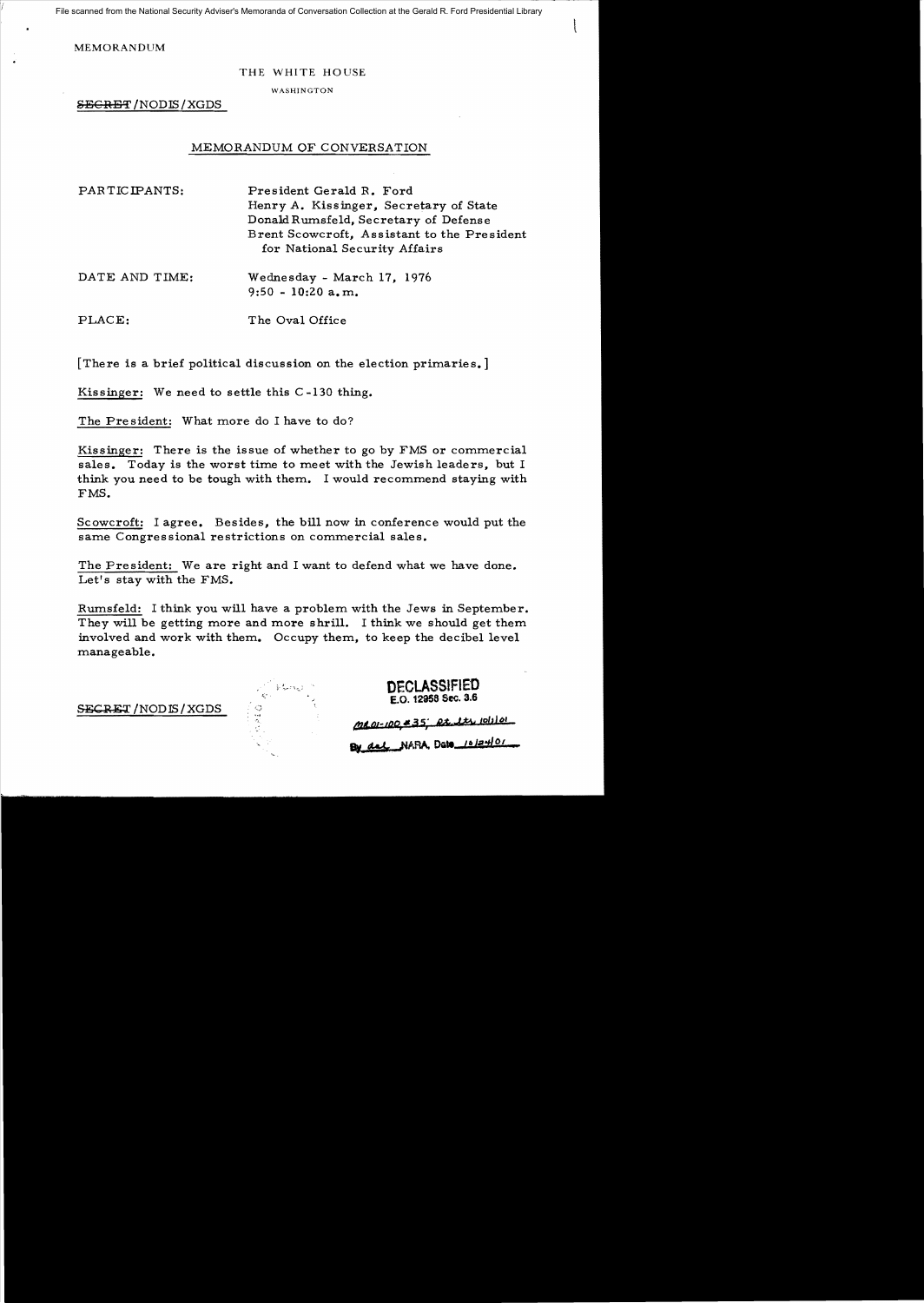#### SECRET/NODIS/XGDS 2

Kissinger: The Jews will be against you no matter what. They will think they will be better off with the Democrats.

Rumsfeld: I disagree. In politics you try to turn total hostility into moderate hostility, warm help into enthusiastic help.

The President: Don, I think you are right that we should work on it, but we are right and I want to stick with that.

[There is more discussion on what to do with the Jews.]

Rumsfeld: When will we answer the Schmidt letter?

Kissinger: I have a draft coming to Brent for clearance.

The President: Is that the steel issue?

Scowcroft: No, it is the rambling letter about the U.S. and FRG being out in front in NATO, etc.

Kissinger: You can solve your problems with Schmidt when he comes. He will be no problem.

Rumsfeld: I think he feels a little neglected.

The President: What about Wilson?

Kissinger: I think he is losing his stomach for the fight on forces, which is what he would have to face. I wouldn't have foreseen it, but I think he had lost his nerve.

The President: Will Callaghan win?

Kissinger: I think so, but I am afraid Healy will be Foreign Minister.

The President: Lucky for you.

Don, what do you have?

Rumsfeld: First, all these duck blind cases -- there will be almost 50 of them.

SEGRET/NODIS/XGDS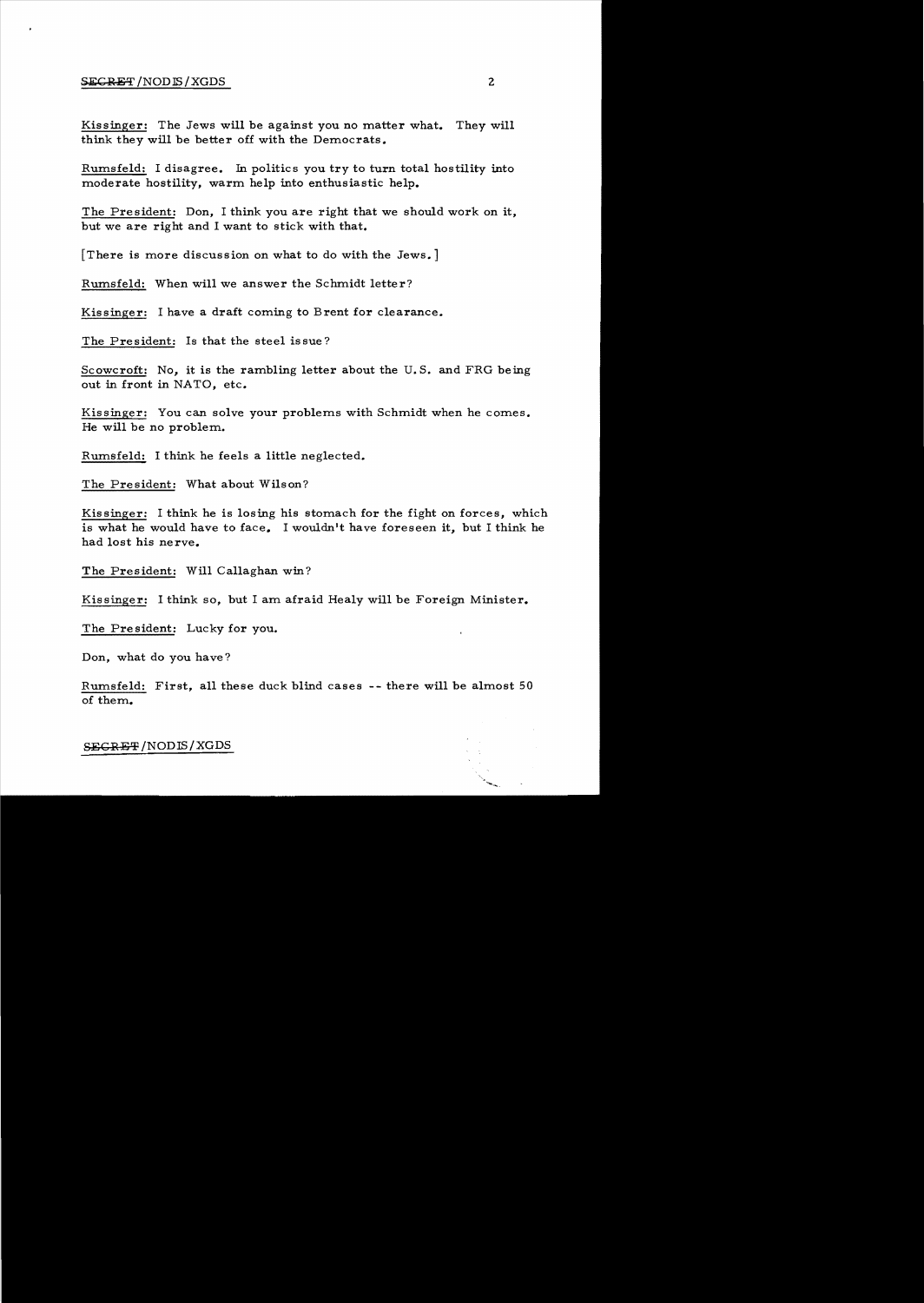# SEGRET / NODIS / XGDS

 $\frac{1}{\sqrt{2}}$ 

There is a close defense relationship with Iran. Brent and I are trying to coordinate our arms sales with our foreign policy. But there is a group called Lavey which includes Ken O'Donnell, Ben Smith and Jim Keogh.

 $\frac{1}{4}$ 

## **SECRET** / NOD IS / XGDS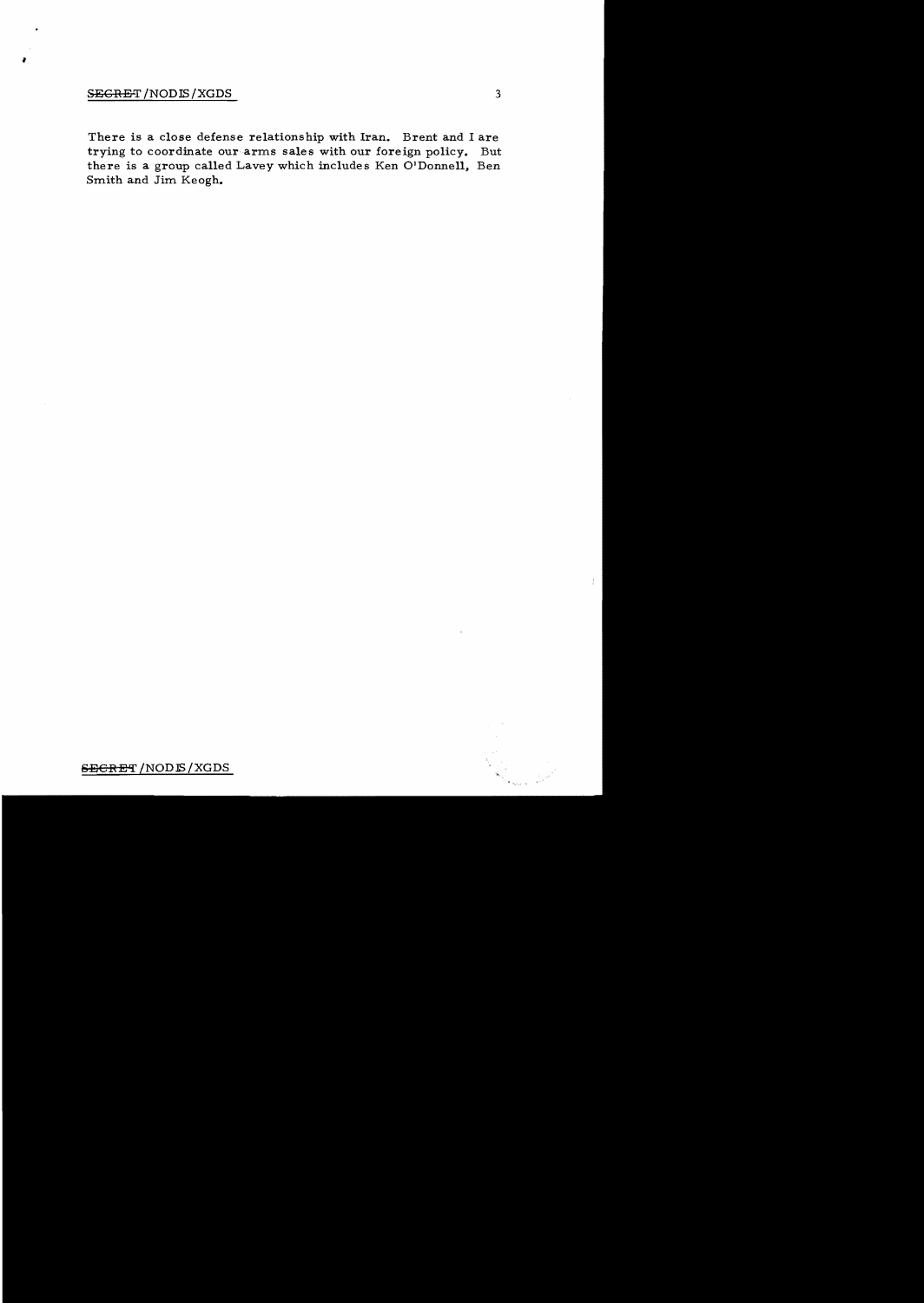Steve Politics -  $P/K/R$  950 - 10 de and Artitriche des Services K We need to petitle This C-130 this P What was lo fluxatode R There is a round FMS or comb. Today is c worst true & mont w/c Juniob lending, but I think you well to be tomagh in them. I well recommend stoying of FAKS. S Lagrer, Beside - bill war in und work put tome reformer a coul sales. P We are ingthe and I won't define what au franc dance. Let stay au/c FNIS. R Strink spon will brance probable Jens in Sept. They will begitting more & more shall Strink un should get them wanteds work of Clam, Occupy Them to help a clerike level enought E The generally be a going to you no mother what. They meet think this can do better of w/a Show. R 2 dragues. In politics you type time total brothlity to modinate hostily, wo warm help to tothese which etc. P Dan, Ithinkyon are upot that we should work un te, ent un aus right and I wont to still up ant. (Mon charison au chat trab d/c Juro) K & havia dept coming to Bout Prehamance. Is that it the international fitter what US-FRG ant in front in NATO, it K You can some spampste u/ Schwidt when he comes Hewrith he we get R gain to hals a little wy letter. **DECLASSIFIED** AUTHORITY for me of 100 #35

BY  $\frac{1}{2}$  NLF, DATE  $\frac{1}{4}$